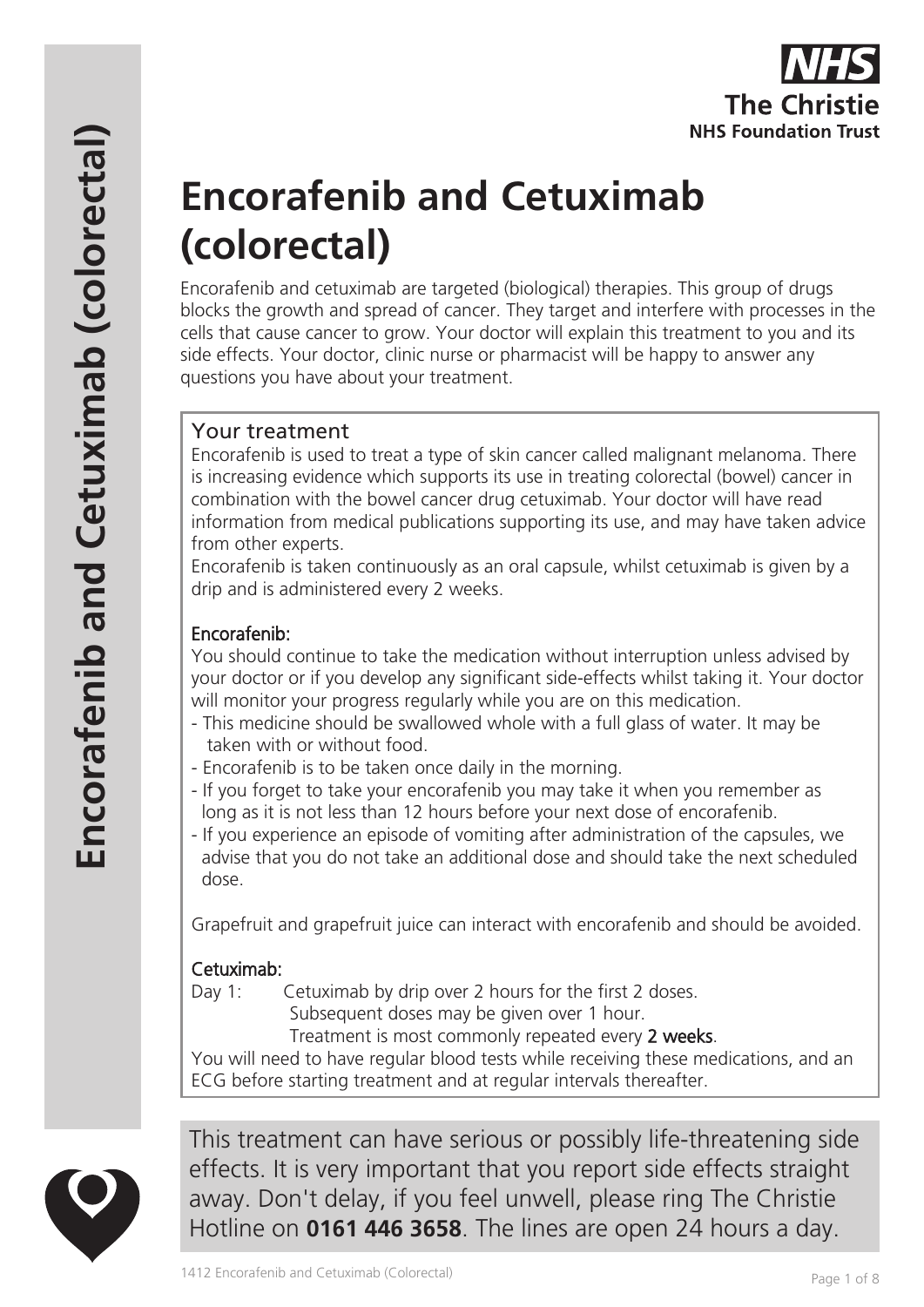## Please tell your doctor if you:

- Have liver or kidney problems
- Have eye problems
- Are taking other medications (page 5)

#### Possible side effects

Some side effects are more likely to occur than others. We are all different so we may get different side effects with varying severity. Some side effects are serious and potentially life-threatening. It is important to tell your treating team about any side effects so they can be monitored and treated. Most are temporary and can be managed. Below is a list of possible side effects that can occur. This is a guide only and not an exhaustive list.

#### Serious and potentially life-threatening side effects

In a small proportion of patients this treatment can result in very severe side effects which may rarely result in death. The team caring for you will discuss the risk of these side effects with you.

## Common side effects (more than 1 in 10)

#### • Skin changes

The commonest reaction is an acne-like rash that can commonly affect the face, back, chest and arms. The rash often starts within the first 3 weeks of treatment and in most patients has settled down by 12 weeks after the treatment has started. You will be prescribed emollients to moisturise the skin, along with steroid creams and tablet antibiotics which often help to reduce the severity of the rash. Using a sunscreen with high UV protection can also help. Sometimes the cetuximab may not be given for 1 - 2 weeks to allow the skin to improve.

Patients who continue on cetuximab for long periods of time sometimes complain of itching, dry skin. Other skin changes which you may experience include:

- a rash
- thickening of the palms of the hands and soles of the feet; this may be associated with a tingling sensation
- if you notice a change in an existing skin mole, or develop a new concerning skin lesion you should discuss it with the medical team.

## • Nail changes/ infections

Pain and redness at the edges of finger or toenails can be a sign of infection and will require treatment with antibiotics.

#### • Nausea, vomiting and loss of appetite

If you experience nausea or vomiting, anti-sickness medication can be given to prevent this. Please inform your doctor or The Christie Hotline if these symptoms don't improve with anti-sickness treatment. If you lose your appetite, try eating small meals. If you are losing weight you might need to see a dietitian or ask your medical team for further advice. Ask the staff for a copy of The Christie booklet 'Eating - help yourself' which has useful ideas about diet when you are having treatment.

## • Diarrhoea (Warning!)

Diarrhoea is a common side effect of your treatment. It is therefore important to remain well hydrated by drinking water. If you have watery diarrhoea you should immediately take the anti-diarrhoea treatment that the doctor has prescribed for you. This is loperamide dispensed by The Christie Pharmacy. Follow the doctor's instructions EXACTLY:

Take 2 loperamide capsules as soon as the first liquid stool occurs. Then take one capsule with each liquid loose stool. (The maximum dose of loperamide in a day is 8 capsules). Continued...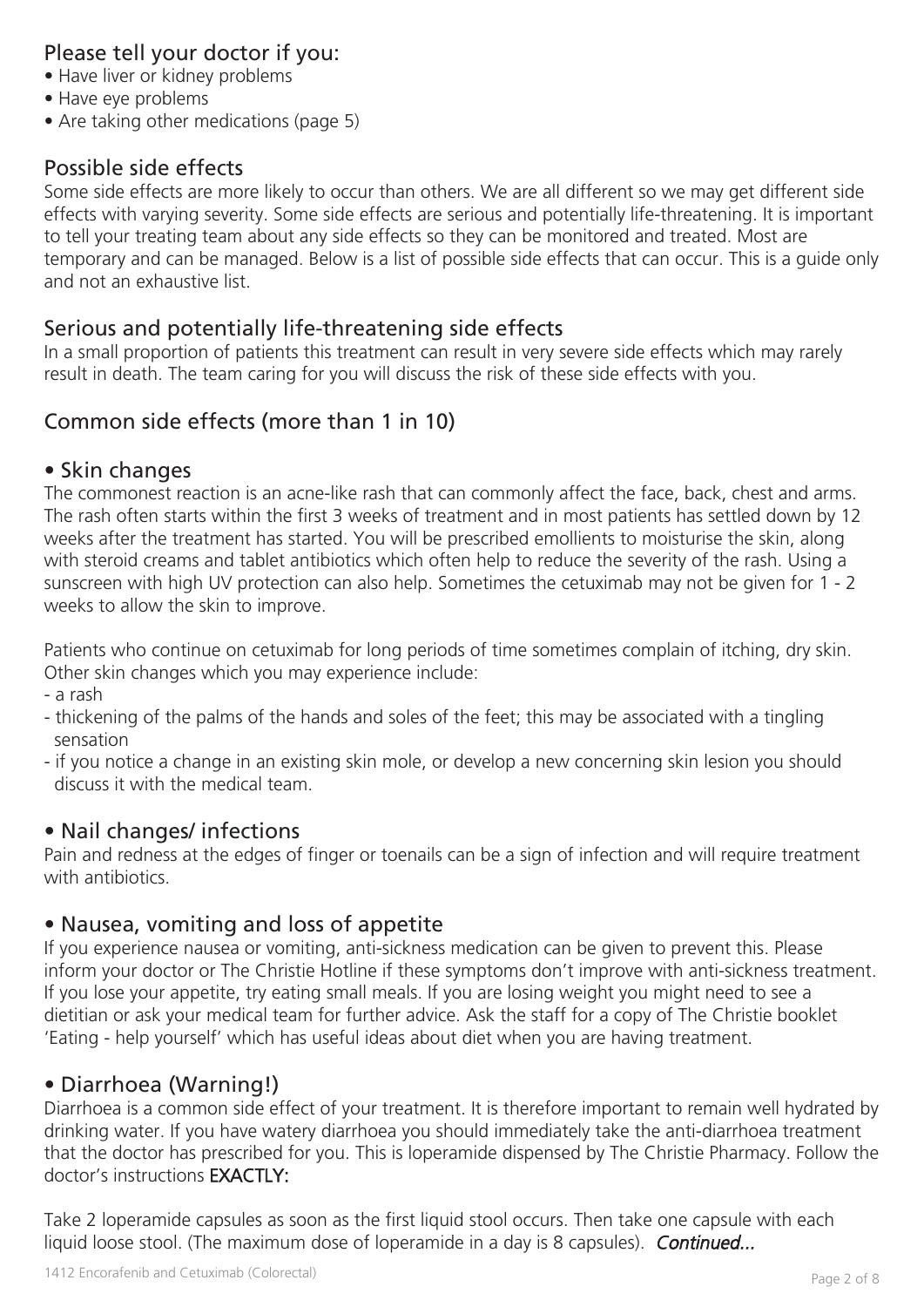#### ...Continued

 If you have an increase of more than 4 bowel movements each day compared to pre-treatment, or any diarrhoea at night, please ring The Christie Hotline on 0161 446 3658 for advice.

If you have a stoma or notice capsules in stoma output – you should ask for tablets rather than capsules.

## • Anaemia (low number of red blood cells)

While having this treatment, you may become anaemic. This may make you feel tired and breathless. If these symptoms occur, please inform your doctor or nurse at your appointment. You may require a blood transfusion. Regular blood tests will be carried out during treatment to observe any changes.

## • Feeling tired (fatigue)

Feeling fatigued is a common side effect. You may need to limit your activities to help with this. Do what you feel capable of and take plenty of rest if you need to.

## • Stomach pain

Get medical help straight away if you have any of the following side effects: severe or persistent stomach/abdominal pain; signs of bleeding such as bloody/black stools; vomit that looks like coffee grounds or coughing or vomiting up blood.

#### • Headache

Headache can occur on this medication and can be managed with painkillers and monitoring. Please contact The Christie Hotline if you experience severe episodes as there can be other causes of headaches that need to be considered.

#### • Painful and stiff joints

This treatment can be associated with joint aches and pains. It can cause arthralgia (joint pain), back pain and pain in hands and feet. You may need painkillers to help with this. For mild pain you can take paracetamol. In some cases your doctor may need to prescribe strong painkillers.

#### • Muscle cramps and weakness

Muscular weakness, spasms, fatigue, and myalgia (muscle aches and pains) have been reported in clinical trials. Please contact The Christie Hotline on 0161 446 3658 if you have severe or worsening episodes.

#### • Fever

Fever is a side effect with encorafenib. Fever is defined as a temperature of more than 37.5°C. You should have a digital thermometer available at home and check your temperature if you feel unwell. Symptoms of fever include shivering, sweats and feeling hot or flushed. If you develop a fever you should contact The Christie Hotline on 0161 446 3658 so the doctor treating you can be informed.

#### • Flu like symptoms

Mild symptoms of fevers, chills, and nausea can occur at the time of the cetuximab infusion and normally quickly resolve.

## • Constipation

This can occur during treatment. It is important you contact your medical team for support and advice on managing this with possible medications or dietary advice. You should contact your doctor or The Christie Hotline on 0161 446 3658 if you have associated pain, fever and dark or red stools.

## • Kidney and liver changes

On occasions, this treatment may cause changes in your kidney and liver function. It is often detected throughout routine blood tests carried out as part of your assessment and consultations with your medical team during hospital visits on treatment. If detected, this can be managed appropriately with medications or intravenous fluids.

1412 Encorafenib and Cetuximab (Colorectal) Page 3 of 8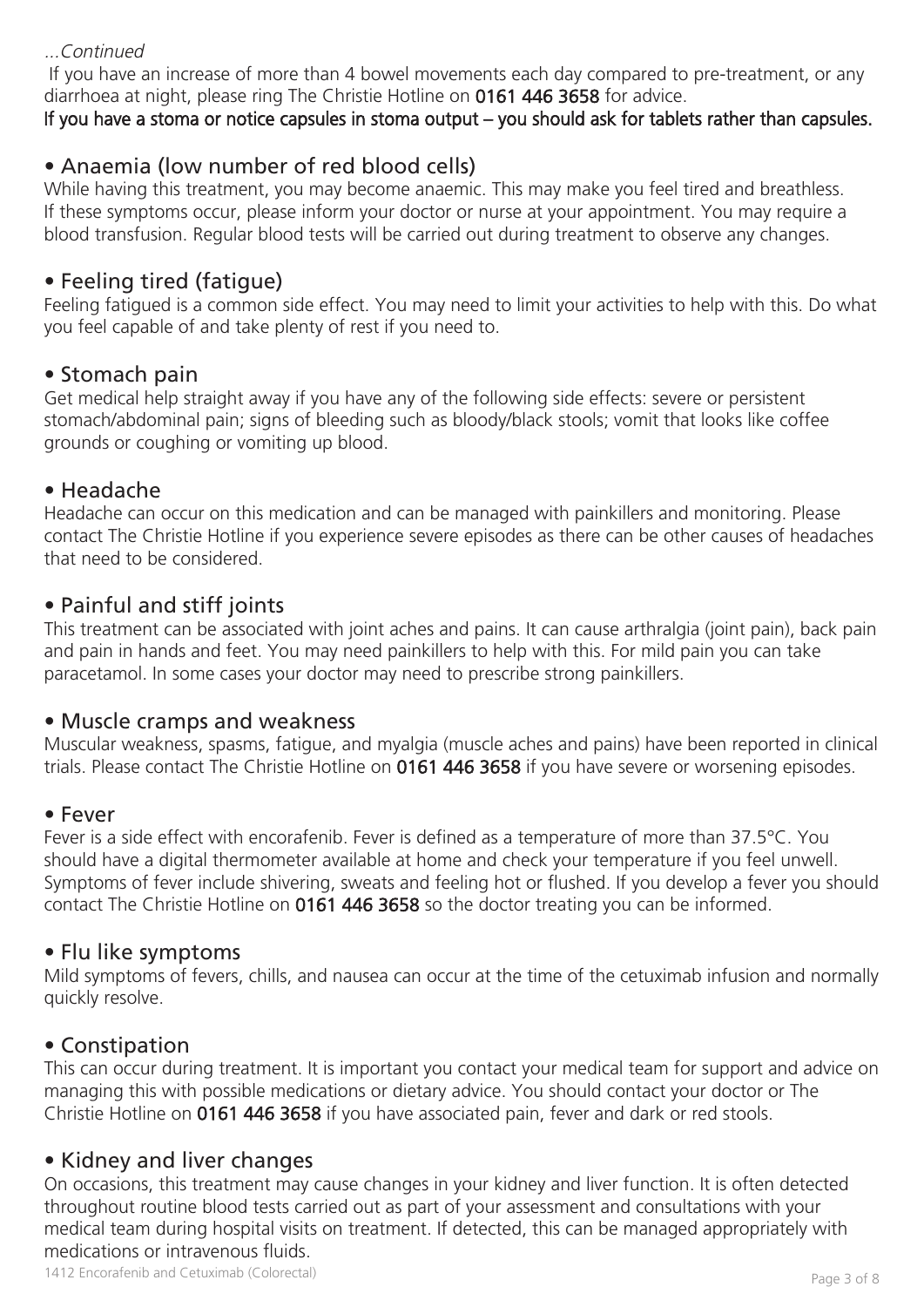# • Haemorrhage (Warning!)

Please report any episodes of unexplained bleeding. Contact The Christie Hotline on 0161 446 3658 if any of the following occur:

- blood in stools, which may also present as stools that look like tar
- vomiting blood
- vaginal bleeding that is heavier than your normal period, bleeding in between periods or post-menopausal bleeding.

#### • Low magnesium

Magnesium is a blood salt that can become low after several weeks of treatment with cetuximab. The commonest symptoms this can cause are weakness and muscle cramps and rarely can cause confusion or heart problems. The magnesium levels in your blood will be closely monitored and supplements can be given if the level falls below normal.

High magnesium foods include dark leafy greens, nuts, seeds, fish, beans, whole grains, avocados, yogurt, bananas, dried fruit and dark chocolate.

## Uncommon side effects (less than 1 in 10)

#### • Vision changes and other conditions affecting the eyes (Warning!)

Encorafenib can cause uveitis which is inflammation of part of the eye. Please contact The Christie Hotline on 0161 446 3658 immediately if you develop blurred vision, eye pain, swelling or redness. Depending on your symptoms we may have to ask you to arrange an urgent appointment at your local eye hospital.

You may experience inflammation of the eyelids; conjunctivitis; your eyelashes may grow longer; you may produce excessive tears or have red, dry or itchy eyes. If you develop any of these symptoms, please discuss with your doctor or nurse.

## • Blood clot (venous thromboembolism) (Warning!)

During this treatment you are more at risk of blood clots in the legs (DVT) or lungs (PE). Occasionally these clots can be life-threatening. To help prevent clots, keep mobile and drink plenty of non-alcoholic fluids.

## • Cardiac changes – left ventricular dysfunction (Heart failure) (Warning!)

Heart failure is an uncommon side effect of encorafenib but can be serious and difficult to treat. We will assess your heart rate and rhythm by carrying out an electrocardiogram (ECG) before you start treatment, which will be repeated after one month and then about every 12 weeks. In some cases we will also request a test to assess your heart function by carrying out a MUGA scan or an echocardiogram. Contact The Christie Hotline on 0161 446 3658 if any of the following symptoms occur:

- rapid, irregular heart rate
- swelling of legs, ankles and feet- this is a common side-effect and can also occur due to cancer and other causes (see under peripheral oedema- ankle swelling, below)
- shortness of breath
- fatigue or changes in energy
- reduced ability to exercise
- persistent cough or wheeze
- dizziness or fainting
- chest pain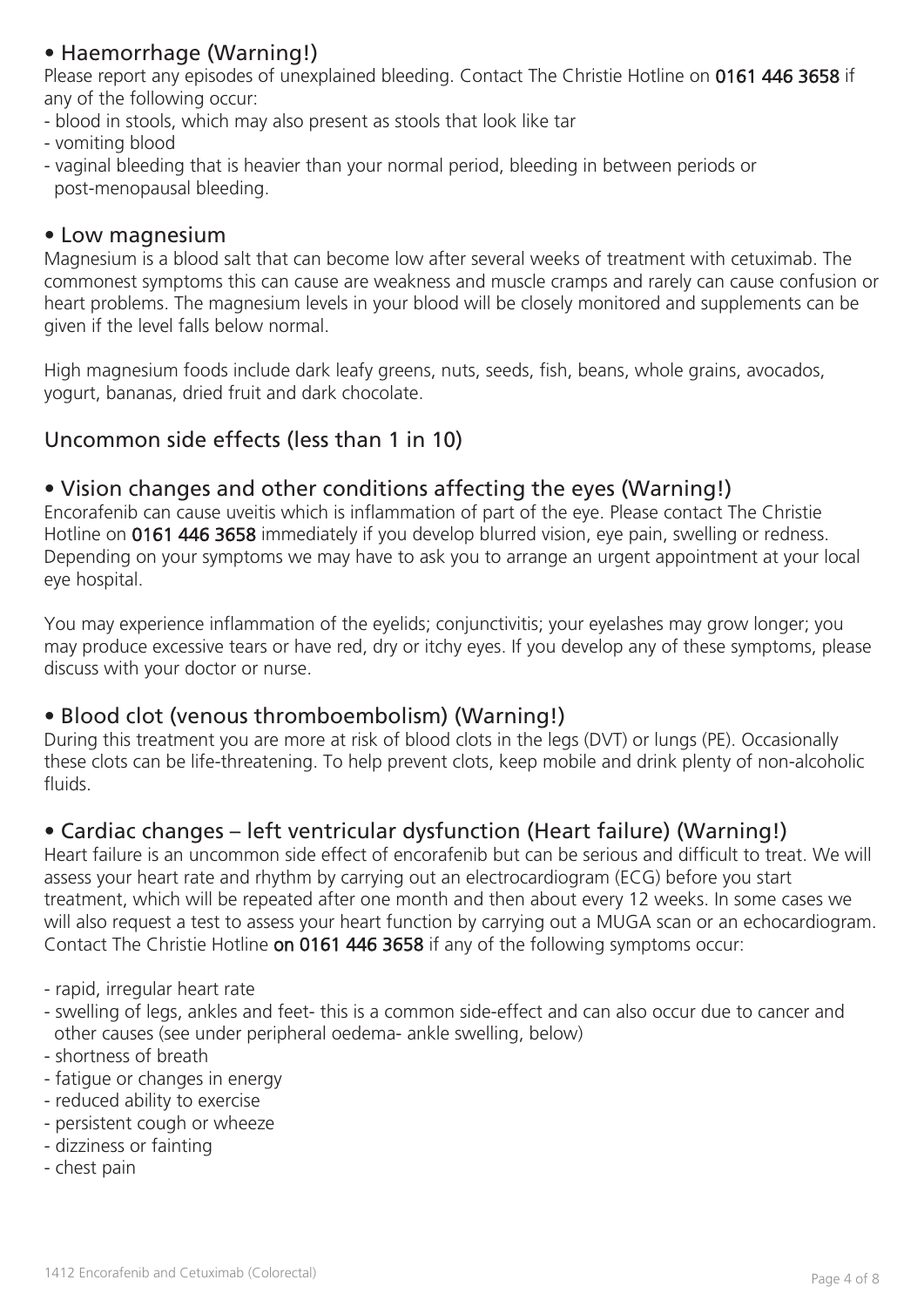## • Allergic reactions

Occasionally allergic reactions can occur whilst you are receiving the cetuximab drip in hospital. This can result in symptoms of a rash, dizziness, wheeze, shortness of breath, and loss of consciousness. Before receiving cetuximab all patients are given treatment to reduce the risk of a reaction occurring. If you develop an allergic reaction the drip will be stopped and further treatment will be given to help the reaction settle.

Serious infusion reactions occurred in approximately 3% of patients in clinical trials, with a fatal outcome reported in less than 1 in 1,000.

#### • Peripheral oedema - ankle swelling

Ankle swelling is a common side effect of treatment, and can also occur due to cancer and other causes. Occasionally, ankle swelling may be a sign of heart failure which can be severe and difficult to treat. Please contact The Christie Hotline on 0161 446 3658 if you experience ankle swelling during treatment.

#### • Sore mouth

Your mouth may become sore or dry, or you may notice small mouth ulcers during this treatment. Drinking plenty of fluids and cleaning your teeth regularly and gently with a soft toothbrush can help to reduce the risk of this happening. We can prescribe a mouthwash for you to use during treatment. You can dilute this with water if your mouth is sore. Ask your doctor or nurse for further advice. There is also general mouth care information in the chemotherapy booklet. If you continue to have a sore mouth, please contact The Christie Hotline.

Occasionally during treatment you may experience a strange taste sometimes described as metallic or bitter. A strongly flavoured sweet or mint will help to disguise this.

# Rare side effect (less than 1 in 100)

#### • Lung toxicity

Interstitial lung disease (ILD) is excessive, unnatural inflammation of the lungs and is a rare toxicity occurring in less than 1 in 200 patients. You may experience a troublesome, persistent cough and severe breathing difficulties which can rarely be fatal. In patients who already have interstitial pneumonitis or pulmonary fibrosis, the benefits of therapy versus the risk of lung complications will be specifically discussed with your doctor.

## Other considerations:

#### If you are taking any other medications:

Encorafenib can interact with other medications. It is important to let your doctor or pharmacist know if you are on any medications for other conditions or if there are any changes to your medication.

Common types of medications which might react with encorafenib are:

- Antibiotics such as rifampicin, clarithromycin, erythromycin
- Anti-fungals such as ketoconazole, fluconazole and itraconazole
- Cardiac medications such as amiodarone, diltiazem and verapamil
- Anti-seizure medications such as carbamazepine, phenobarbitone and phenytoin
- Drugs taken after a transplant such as ciclosporin
- Hormones such as oestrogens and progesterones
- St John's Wort and other herbal medication
- Drugs to reduce stomach acid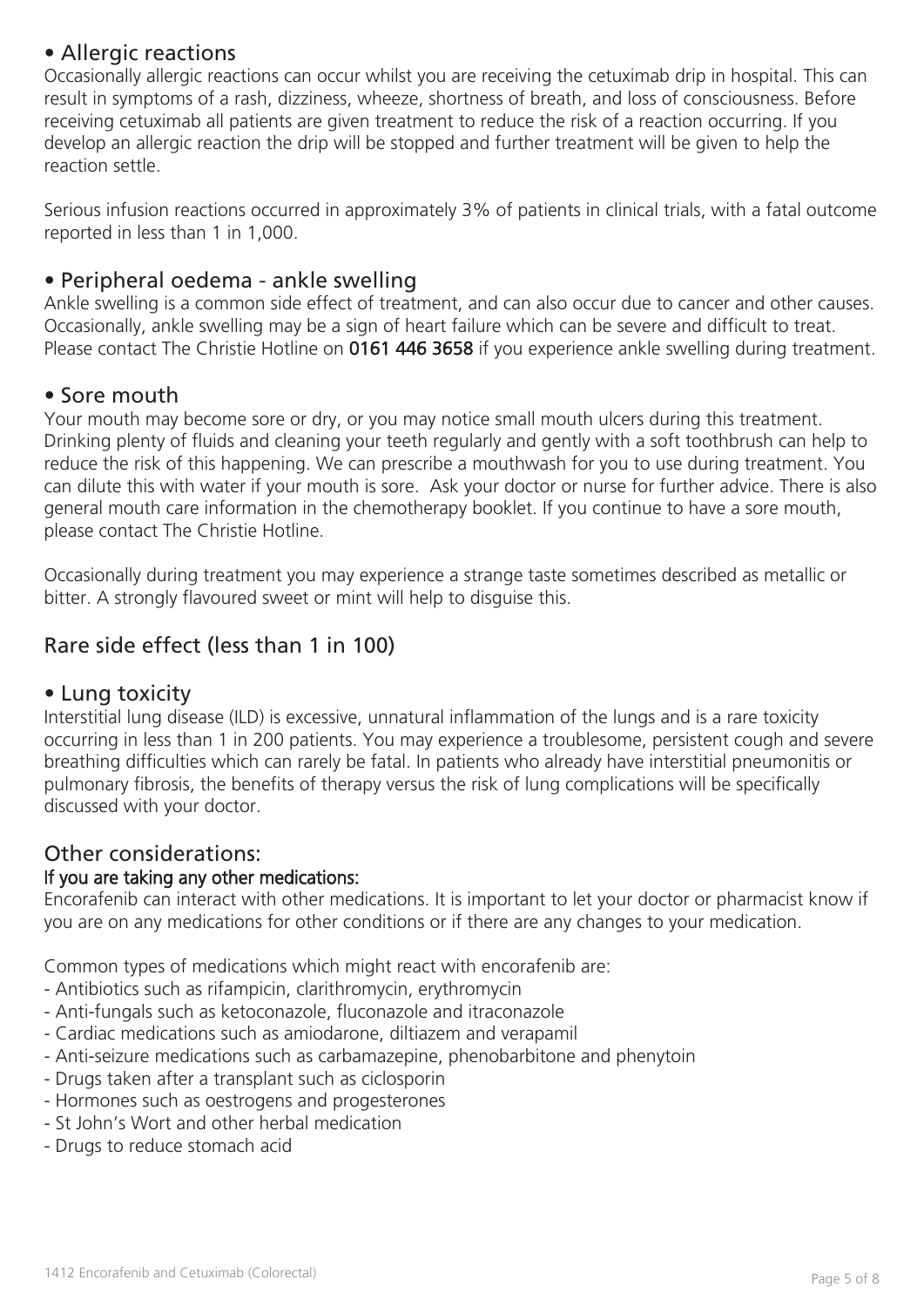# Diet

You do not need to be on a special diet whilst having this treatment. However, grapefruit and grapefruit juice can interact with encorafenib and should be avoided.

#### Sex, contraception and fertility

We recommend that you or your partner use a condom during sexual intercourse while receiving treatment and for one month after. It is still possible to become pregnant or father a child while on this treatment. Pregnancy should be avoided as it is unknown whether this treatment is harmful to the unborn baby. Hormonal contraception may not work as well in women taking these medications. Do not breast feed during treatment with encorafenib. These medications may damage sperm and cause sterility in men. If you plan to have children please discuss this with your doctor before commencing treatment.

#### Late side effects

Some side effects may become evident only after a number of years. In reaching any decision with you about treatment, the potential benefit you receive from treatment will be weighed against the risks of serious long term side effects to the heart, lungs, kidneys and bone marrow. With some drugs there is also a small but definite risk of developing another cancer. If any of these problems specifically applies to you, the doctor will discuss these with you and note this on your consent form.

The long term possible side effects of treatment with encorafenib in combination with cetuximab are not yet known. Please speak to your doctor if you wish to discuss this further.

#### **Contacts**

Administration enquiries - 0161 918 7606/7610 Chemotherapy nurse - 0161 918 7171 Clinical trials unit - 0161 918 7663

For advice ring The Christie Hotline on 0161 446 3658.

Your consultant is: ………………………………………………..

Your hospital number is: …………………………………………

Your key worker is: ……………………………………………….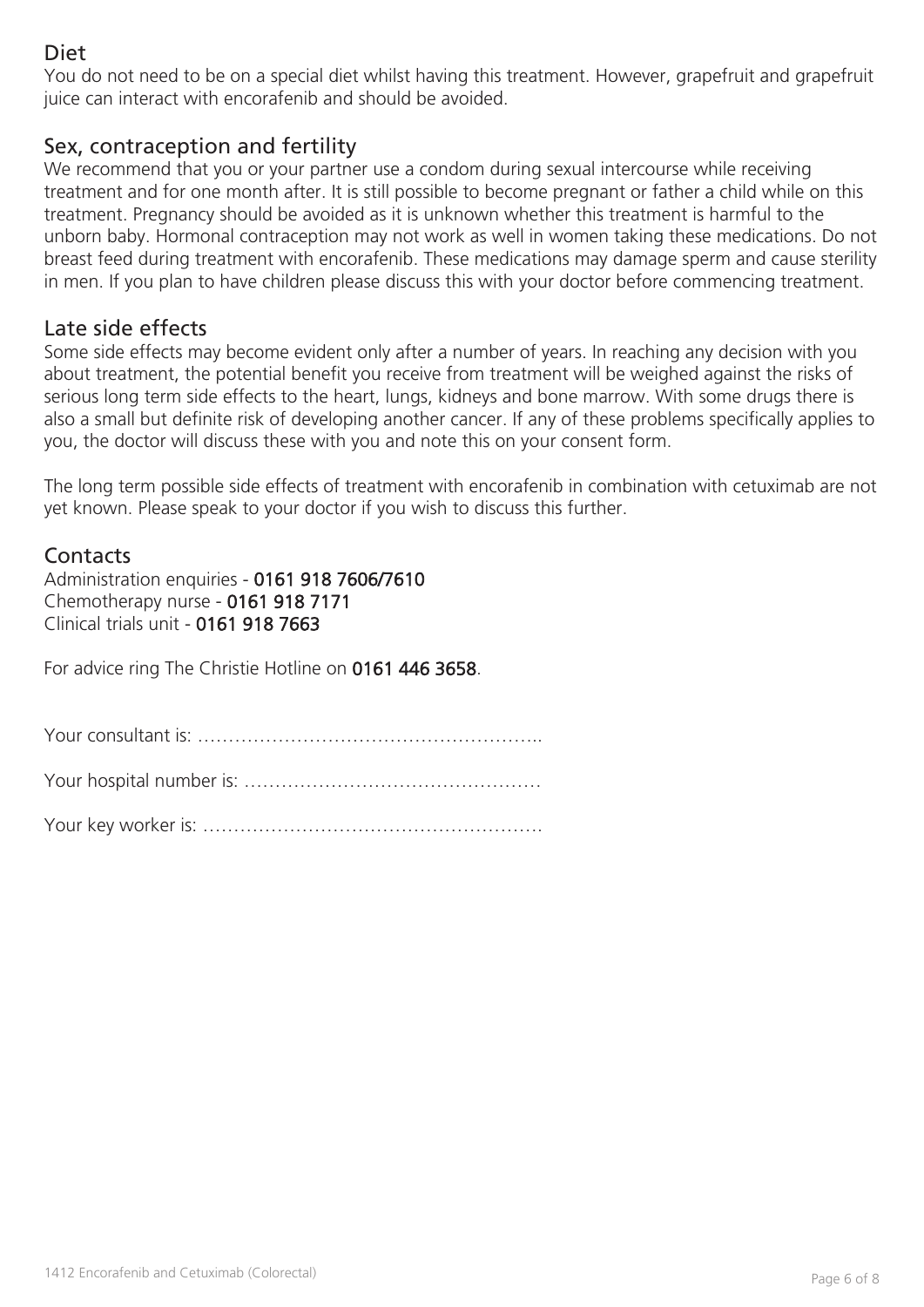Notes: